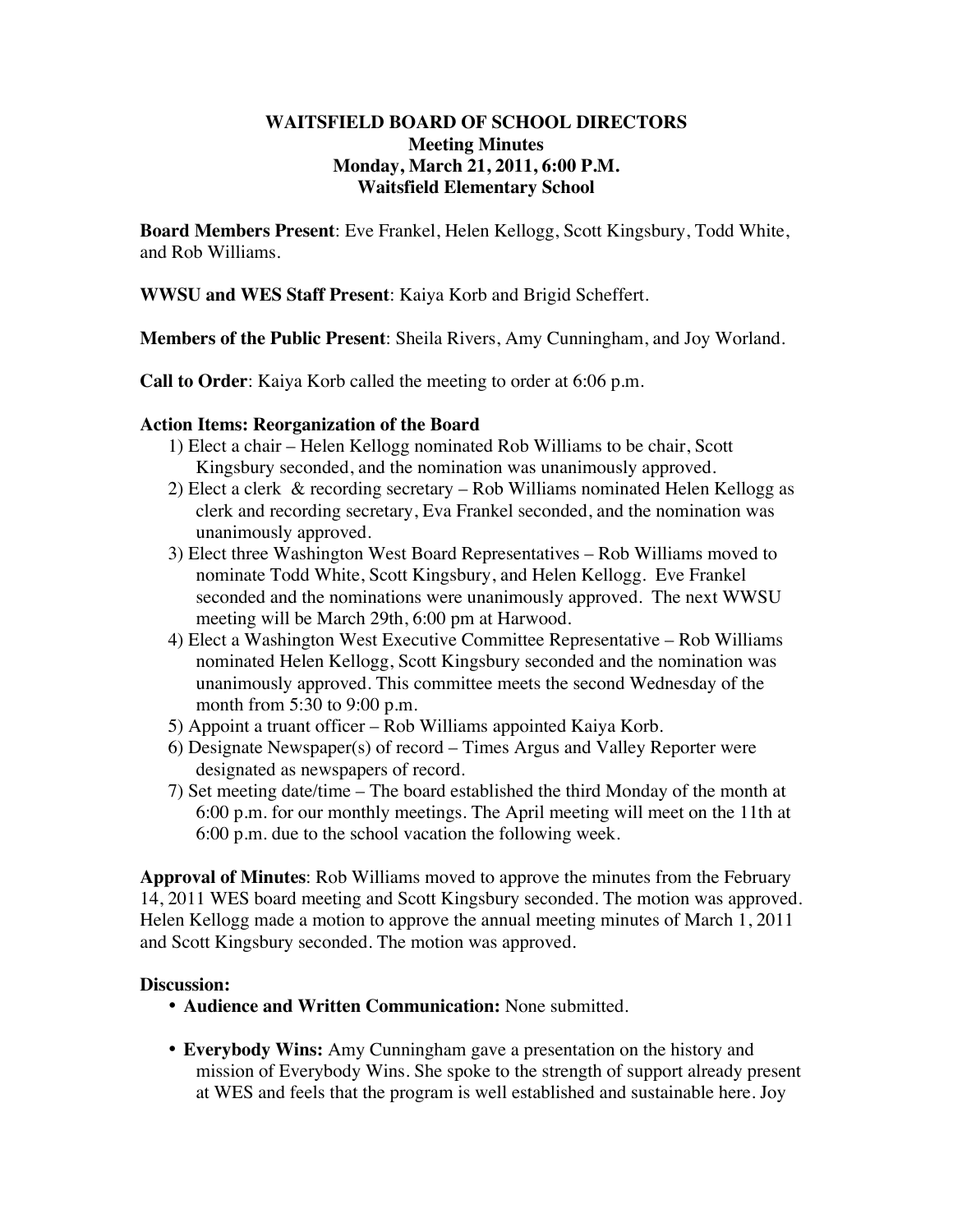Worland reiterated appreciation for the participation of the WES staff and faculty and relayed the enthusiasm of the adult volunteers.

- **VCAT/NECAP presentation:** Sheila Rivers spoke about the VCAT tool currently in use. It's a web-based tool to house our curriculum and assessments that teachers can access through the web. It provides a history of assessment that supports individuals as well as broader strategic planning processes. It is an incredible tool for teachers and administrators alike.
- **Confidentiality training:** Brigid reviewed the confidentiality rules and clarified the two-part test of *need to know* and *right to know* in determining what information is shared in any given situation.
- **Administrative Assistant hiring update:** 34 applications were received and the hiring committee will be meeting this week to pursue the process. Eve Frankel will represent the board on the hiring committee.
- **Waitsfield/Fayston Preschool Program update:** Kaiya reported in her notes on the ongoing conversation with Fayston and the intent to go carefully and thoughtfully forward toward a 2012-2013 timeline.
- **Principal job description review:** Rob Williams made a motion to approve the principal job description and Eve Frankel seconded. The motion was unanimously approved.

# **Reports:**

- **Financial reports:** Kaiya walked the board through the financial reports.
- **Principal's report:** 
	- o Kaiya noted two groups who have made significant contributions to the school and asked that the board approve of her writing letters of appreciation to the parents and community members leading those on behalf of Kaiya and the Board. The two programs are the afterschool program run by Open Hearth and the Lego League led by Piper Stover and Melinda Kogut.
	- o With respect to managing VCAT data analysis, Kaiya has created curriculum committees so that subgroups can dive deeply into each subject and report back to the whole faculty.
	- o Also noted was the valuable work lead by Justina Boyden on Responsive Classroom. She is providing valuable training that is building consistency throughout the school.
	- o Finally, Kaiya noted that the school has seen an increase in the need for specialized education as of the last three months.
- **Superintendent's report:** Brigid noted that on April 2nd, 8:30–12:00, there would be a new board member training session at the SU office. VSBA will host the